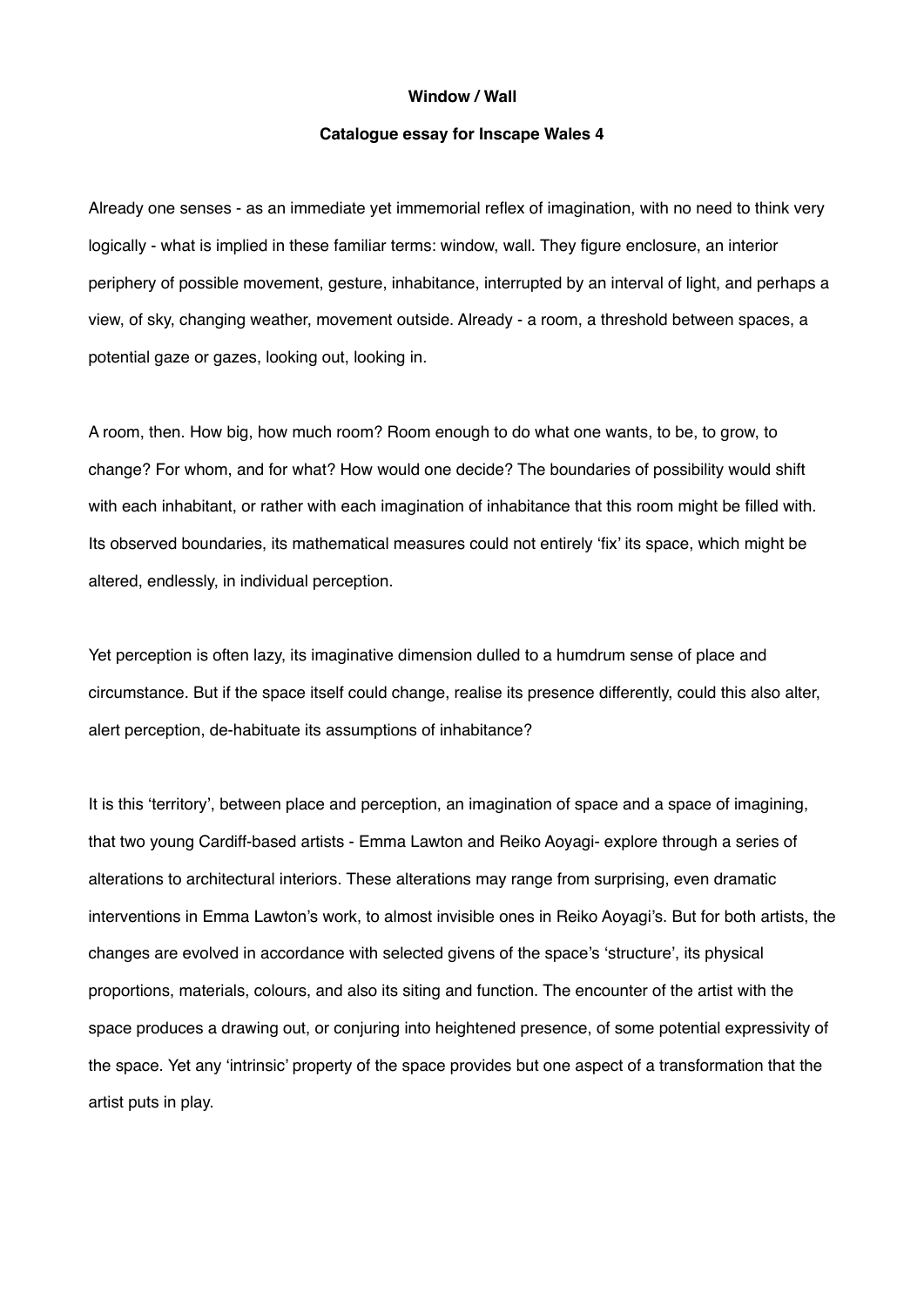**A double interior: surface and re-surfacing**. In a context of activities spanning (and often combining) installation, performance and collecting, Emma Lawton's recent practice has emphasised tactics of displacement. Particularly relevant here is her unearthing of the cement floor of her ground-level studio and the incising of its walls, both these operations being carried out within a pattern expressed as a drawing of the proportion of the side wall.

As if, in this internal mirroring, the room's structure was suddenly 'voiced', provoked to speak the disclosure of its own buried past. This suggests several areas of reference (archaeological, psychoanalytic, socio-historical), but perhaps most immediately significant is the discovery of the wall's surface as the point, or edge, of a double interior. For the surface marks at once the architectural delineation of an internal space of human activity, and thus a kind of second protective covering, and the covering over of its own interior fabric (of brick, mortar, stone, etc). This usually unseen interior, made to re-surface, gives evidence not only of materials but also of making, as the relation between materials and intentioned gesture which becomes inscribed as structure.

Freshly revealed, the wall's inner structure may appear strong yet curiously vulnerable - mortal rather than monumental, a witness to temporality and process, an undoing of the fiction of permanence often associated with the architectural. This aspect of re-surfacing calls forth another: covering over. A process of layering, smoothing, grafting, sealing, healing. Allusions to the body are implicit, passively as the metaphorical object of possible operations/reparations, and actively in the gestures of making that leave their trace as the deposit of form. Time, too, is implied, not only as the history, or age, of the structure but as the body-in-time, specifically the duration of its agency in making. That the spectator may or may not be able to establish any precise duration is less important than the apprehension of a passage (of time, and of the body), a 'ghosting' detectable in/as the residue of building - building, in this case, as the visible transpositions and new constructions the artist leaves behind in the gallery space.

**A double stage: the theatre of mirrors.** A preoccupation with the space of the window in Reiko Aoyagi's work indicates her ongoing concern with dramatising an active relation between inside and outside. Sometimes this has entailed the complete removal of the window surface, to create a feeling of passage and exchange in the free circulation of air. More recently, some form of partial 'screening'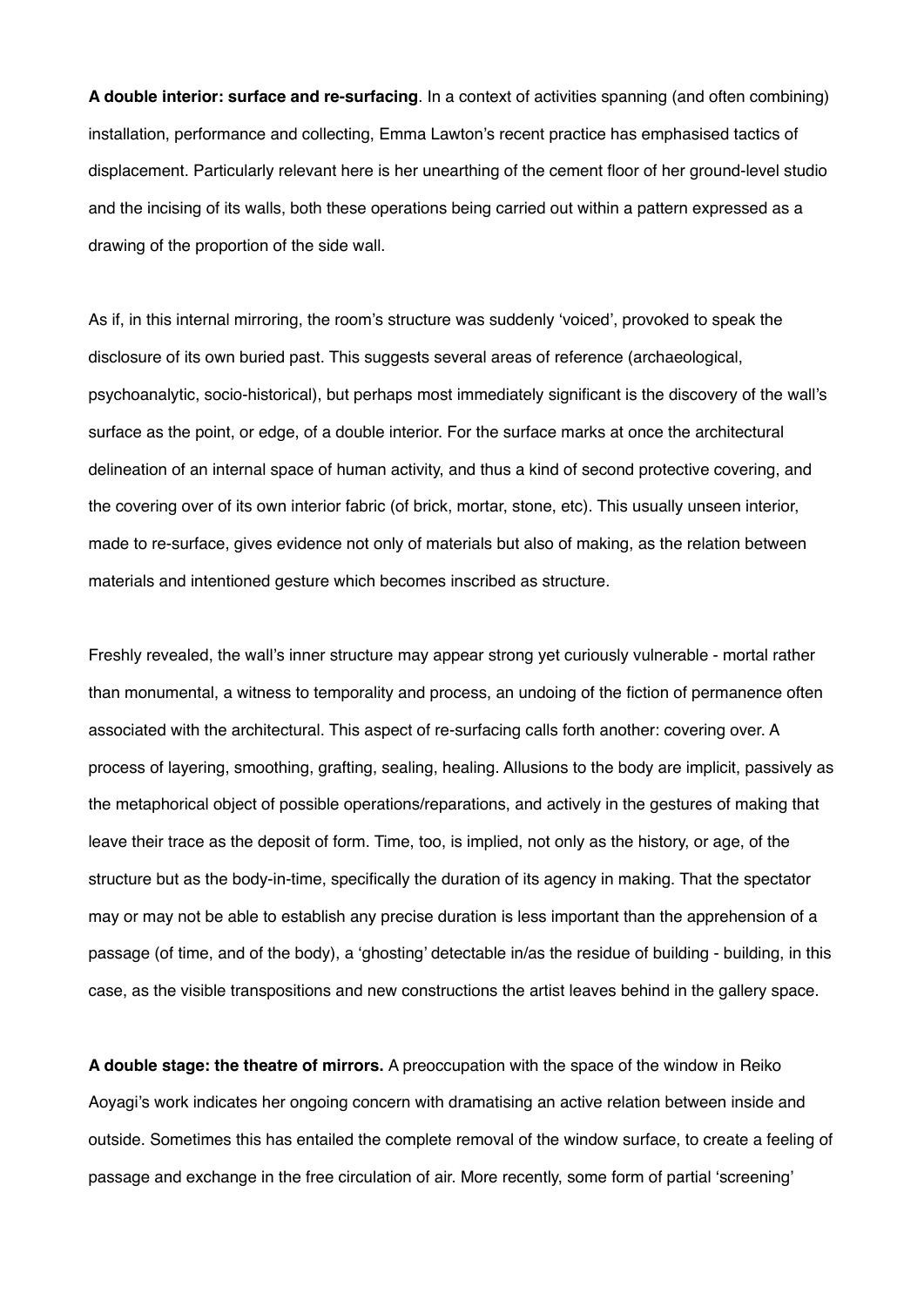activates the window space, emphasising its function as a receptive relay, interpolating exterior phenomena into an inner space. As the artist herself conceives it, the outside, by means of this filtering, is allowed "to come into the 'inside' of the space and of oneself". At the heart of the work, then, is a questioning of static identities, in favour of a deep intuition of fluidity and interchange as primary conditions of being.

The sense of the meditative in Reiko Aoyagi's pared-down environments takes on at once a social and spiritual dimension. In the transformation of her first floor studio space, painted palest grey (the colour almost of air) and scrimmed with the translucent material of projection screening, images from the outside appeared as shadowy colour and movement rather than clearly distinct forms. These images changed with the fluctuations of natural light and one's changing position within the room. The room provided a space of imaging and imagining that seemed like a kind of exterior mental space, inviting individual inhabitance, yet also obliging the recognition of others as parties to the experience.

Bringing this floating space more down to earth, within the below ground level space of Oriel, the artist acknowledges the expansive view of the street adjacent to the gallery's quiet interior. Through the use of a reflective material on the window, the dynamics of passage at the edge will become a central focus. Passers-by may peer into the lower, interior space as if looking down from a privileged position onto a stage below; for viewers inside, the street will provide a raised platform where all the world goes by. Within the sheltered interior, each viewer exploring the space may recognise and approach his or her reflected self-image, in a very particular way: as one image among others, mirrored amidst and merging with, the figures flowing past outside. A self-image, then, which appears in relation to the images of others, and which changes with every passage or gesture. Gathering these images together on a common surface, the window supports a mobile, cinematic play of looking and imaging, where no single vision, or viewpoint, can be the only one, yet where each is at once unique and shared.

**A gallery of possibilities: of and beyond the space**. That the chosen locus of transformation for each artist on this occasion is in fact the gallery produces implications particular to its context - its social status as a space of legitimised looking, looking presumably at art objects. Except that any such 'object'